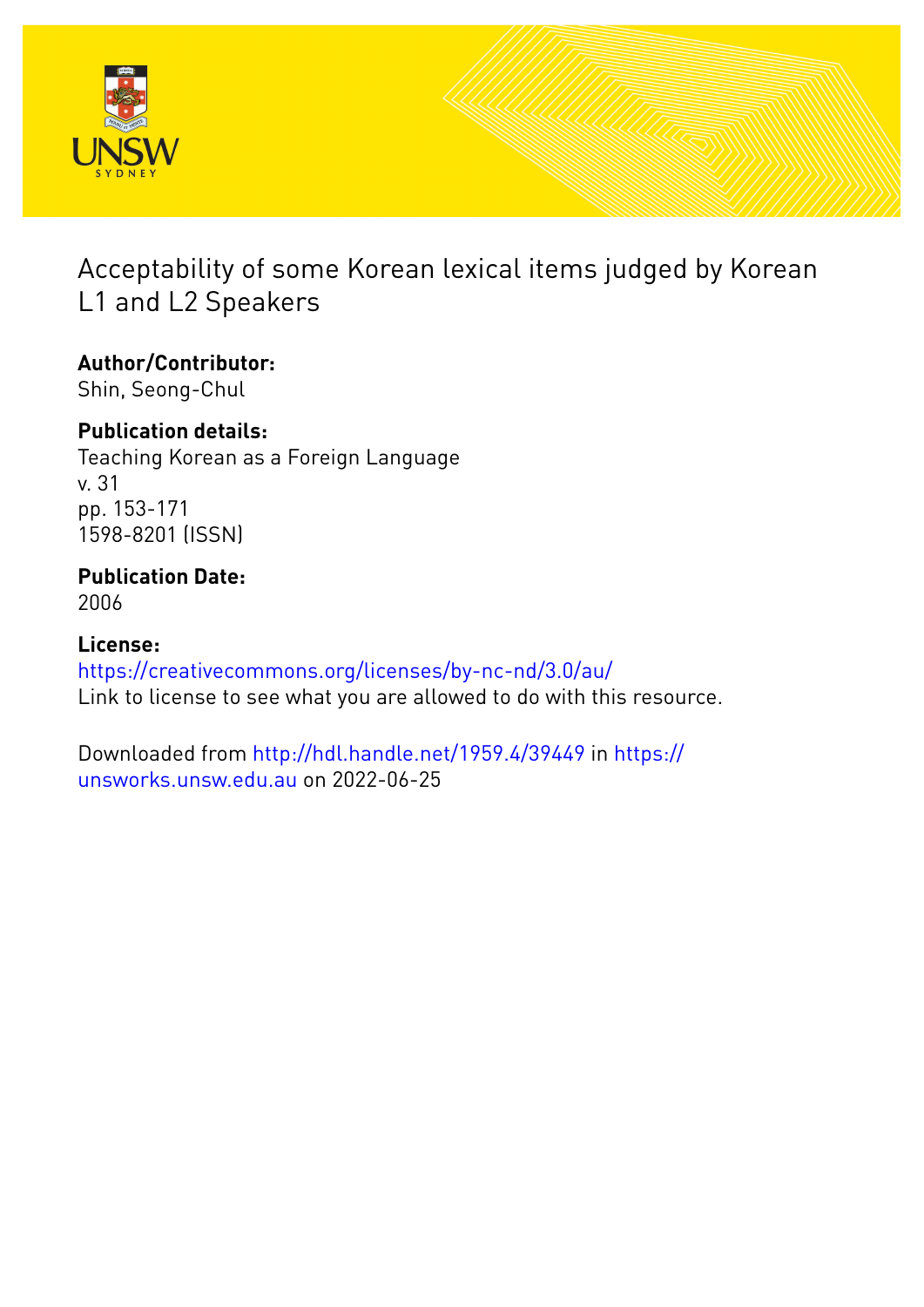## **Acceptability of some Korean lexical items judged by Korean L1 and L2 speakers<sup>1</sup>**

### **Seong-Chul Shin**

*Korean Studies Program, School of Languages and Linguistics, University of New South Wales, Sydney, 2052. s.shin@unsw.edu.au*

신성철. 2006. 한국어 제 1 화자와 제 2 화자가 판정한 한국어 어휘의 수용성. 의국어서의 한국어 교육 31 권 153-171. 본 연구는 한국어 학습자의 작문에서 발견되는 어휘 오류 가운데 짝을 이루며 혼동을 일으키는 6 개의 어휘 사용에 대해 한국어 화자가 어떤 수용성 (acceptability)을 가지고 있는지에 대해 조사 분석하였다. 오류 연구의 교육적 관련성 가운데 오류의 교정 문제 (Corder 1975)가 있는데, 이는 학습자가 쓴 문장의 이해도 및 언어학적 이탈의 정도를 가늠할 때 고려되어야 한다. 오류 비중의 평가는 보통 세가지 기준 (Khalil 1985)을 사용하며, 수용성은 그 중 하나로서 오류의 심각성 정도를 판단하는 기준이다. 영어권 한국어 학습자가 범한 어휘 오류 가운데, use 개념, change 개념, come 개념의 단어를 각각 '대중 교통', '꿈', '하숙집' 등의 제시어와 짝지어 구성된 문장 6 개를 담은 질문지를 작성하여 시드니 거주 한국어 제 1 언어화자 (25 명)와 한국계 한국어학습자 (16 명)를 대상으로 비교 조사하였다. 통계 분석 결과 그룹간 수용성이 약간 다르게 나타났다. 가령, '대중 교통'과 '쓰다' 및 '이용하다'의 결합에 대해서 한국어 제 1 화자는 24%의 응답자가 '쓰다'와의 결합에 긍정적 수용성을 보인 반면, 한국계 학습자는 31%의 응답자가 긍정적 수용성을 보였다. 반대로 '이용하다'와의 결합에 대해서는 제 1 화자의 경우 거의 (96%) 모두가, 한국계 학습자는 88%가 긍정적 수용성을 보였다. 전체적으로는 두 그룹이 유사한 수용성 패턴을 보이나 개별 어휘 사용면에서는 한국어 제 1 화자가 한국계 한국어 학습자보다 수용성이 약간 낮은 것으로 나타난 것이다. 즉, 한국어 학습자가 오류 가능성이 있는 어휘 사용에 대해서 오류 비중을 덜 심각하게 본다는 것으로 해석할 수 있다. 비한국계 (고급) 한국어 학습자가 보는 어휘 오류에 대한 수용성이 한국어 모국어 화자보다 더 넓을 것임을 시사한다. 오류 수용성은 언어학적 이탈의 정도 외에도 판단자의 성격, 교육철학, 상황, 사회적 분위기 등에 따라 달라질 수 있으나 외국어 혹은 제 2 언어로서의 한국어 학습시에는 혼동을 일으키는 어휘들 사이의 의미 제약 및 의미 범주를 명확히 교육하는 것이 필요하다. 이를 위해 한국어 어휘 교육시 활용 가능하도록 유사 단어와 의미를 목록화하는 것이 중요하다.

(뉴사우스웨일즈대)

핵심어**(key words):** 어휘 오류 **(lexical errors),** 오류 비중 **(error gravity),** 수용성 **(acceptability)** 

-

<sup>&</sup>lt;sup>1</sup> In this paper, Korean 'native speakers' are referred to as Korean L1 speakers, while Korean 'heritage' or background learners as Korean L2 speakers. See 2. Subjects for more details of these two groups.

Copyright©2006 Seong-Chul Shin. *Teaching Korean as a Foreign Language*, Vol. 31, 2006. 19 p (153-171). ISSN 1598-8201. KLI Institute of Language Research and Education.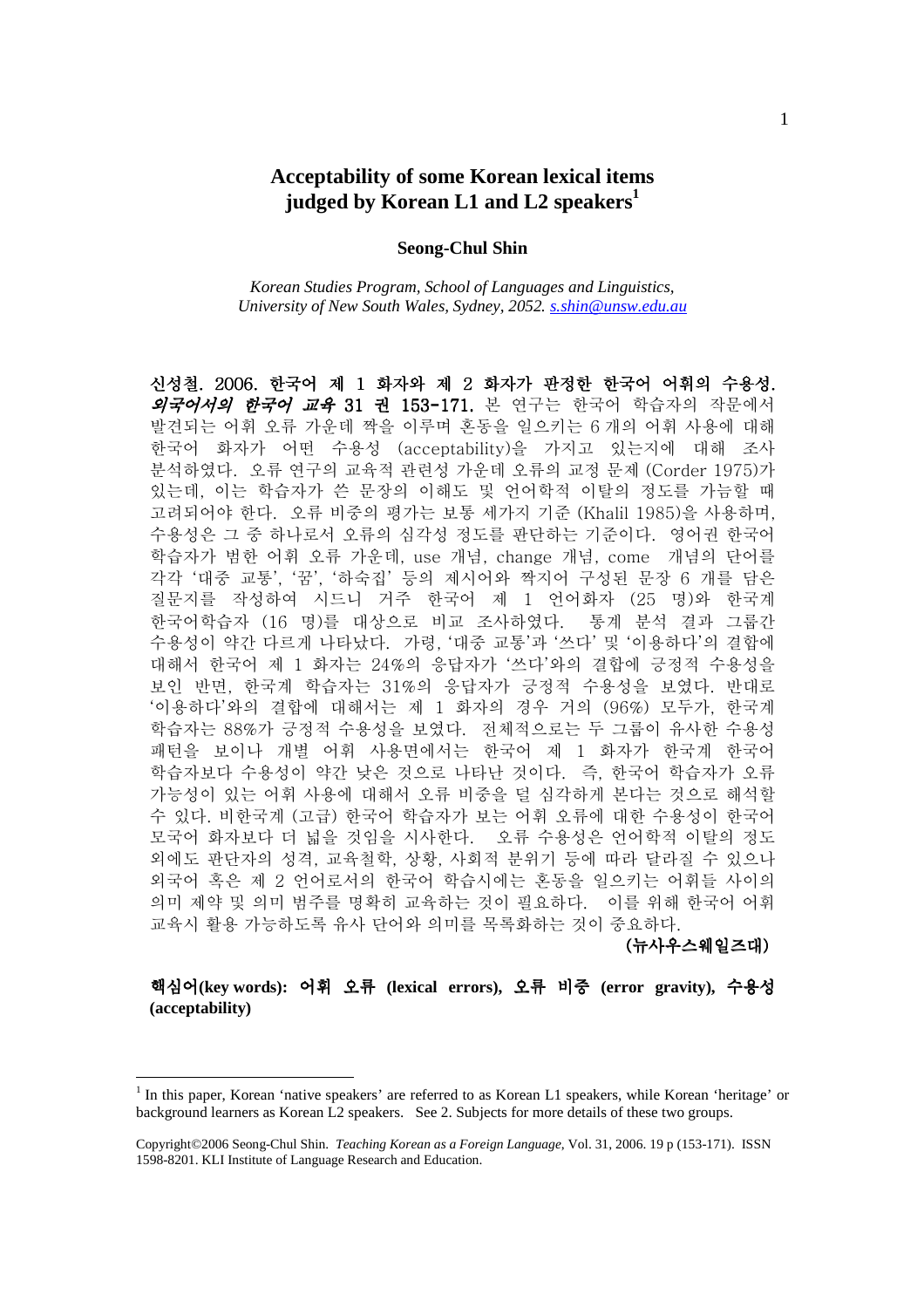#### **1. Introduction**

 This paper aims to examine the acceptability of the use of some Korean lexical items in contextualized sentences. There has been a considerable quantity of error analysis studies in KFL over the past few years. Most studies cover more or less the stages of identification, description and explanation of errors, but evaluation of errors involving the addressee's comprehension or affective response (Ellis 1994: 63) has largely been neglected. This is probably because investigators were more interested in an examination of errors from the point of view of the learner—what type of error it is and why it was made, etc., but not in the effect that an error has on the addressee, i.e. the person who judges. As practicing teachers, we need to pay attention to errors the learner makes but at the same time we need to encourage them to communicate, hopefully with minimum interference with communication. Pedagogical implications of error thus include the 'problem of correction', specifically the problem of what to correct. This also involves the assessment of the gravity of an error (Corder 1975).

 Error gravity is determined by the seriousness of an error. It is assessed by different criteria such as the comprehensibility of an incorrect form or utterance and the degree of linguistic deviance. In general, 'judges' or evaluators use three general criteria: intelligibility, acceptability and irritation (Khalil 1985). Intelligibility concerns comprehensibility and acceptability involves the judgments of seriousness, while irritation concerns an addressee's emotional response.

 This study uses acceptability as a judging criterion simply because of convenience in the design of test tool and data gathering. Previous studies (e.g. Davies 1983) show that there are clear differences in the judgment made by L1 and L2 speakers. Generally L2 speakers tend to evaluate morphological and local errors more severely than L1 speakers, while they seem to judge lexical and global errors less severely than L1 speakers (Ellis 1994: 66).

 The present study was motivated by contradictory views of two practicing teachers/linguists in KFL on some lexical items produced in learners' compositions. Among the 'competing' lexical items, I have selected six items (three in pairs) as a sample on the basis of the ambiguity and subtlety in their differences and investigated how Korean L1 and L2 speakers judge the use of the items for each specific context, namely, 1) 'means of public transport': *ssuta* 'use' vs *iyonghata* 'make (good) use of'; 2) 'dream': *pyenhata* 'undergo a change' vs *pakkwita* 'change/be changed'; and 'boarding house': *ota* 'come' vs *tolaota* 'come back'. Although initially motivated by the vast difference in evaluation by the Korean L1 teachers—for example, Teacher A was arguing that *daycwung kyothong* 'public transport' or *daycwung kyothong swutan* 'means of public transport' works well with *ssuta* 'use', while Teacher B was saying that such a match was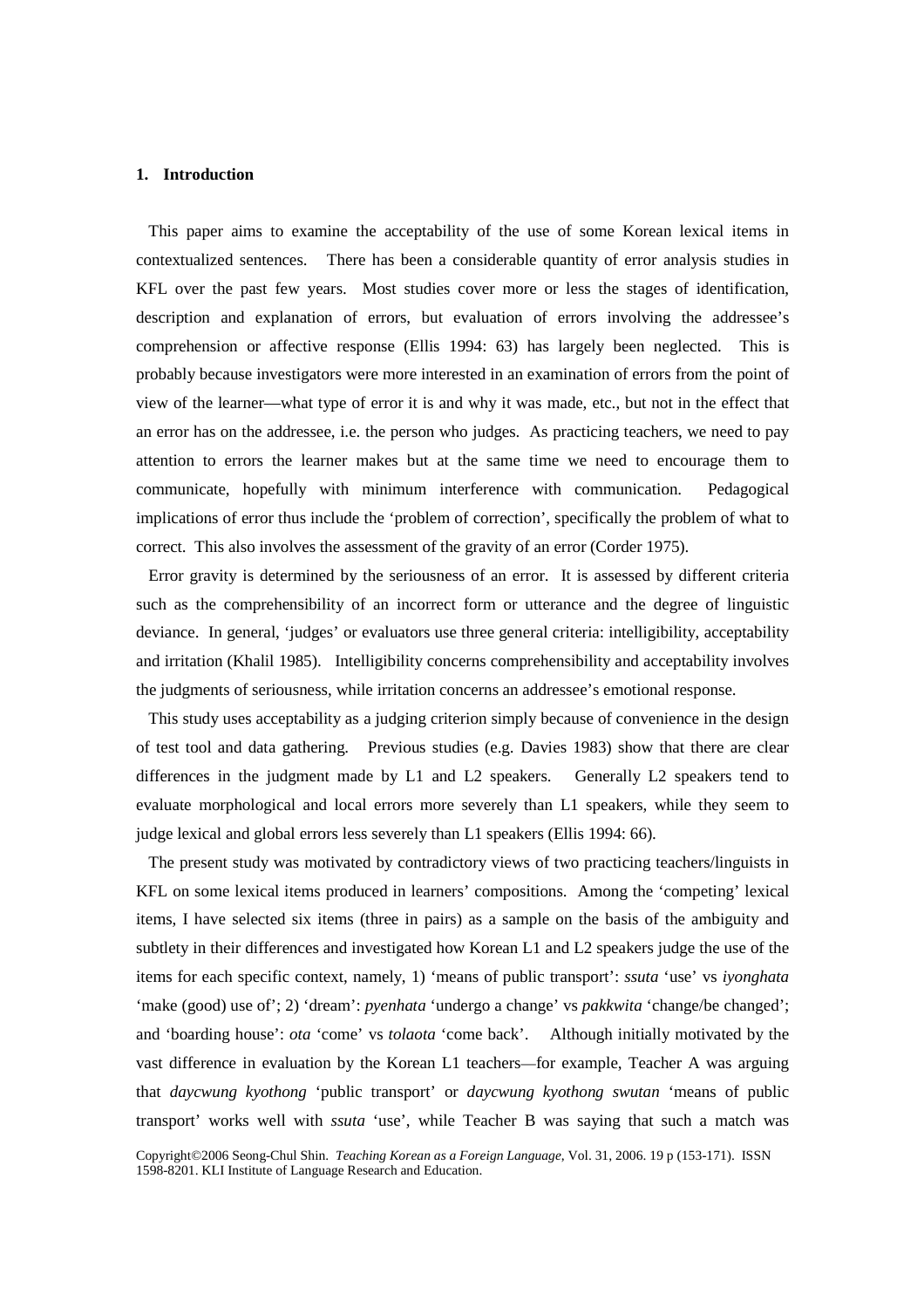nonsense and unacceptable—I have further noticed that these paired items carry a potential confusion that might produce a high frequency error and thus require semantic clarification, contrastive analysis and pedagogical explanation.

#### **2. Subjects**

 The subjects of the present study are two groups: Korean L1 (25) and L2 (16) speakers residing in Sydney. The Korean L1 speakers were born, grew up and educated in Korea up to at least high school and in some case tertiary studies. Their age ranged from 16-25 (18/72%), 26-35 (4/16%) and to 36-45 (1/4%). They were involved in full-time study (undergraduate or postgraduate) or work at the start of the investigation. Their first and main language was Korean.

 Korean L2 speakers were born in Australia or came to Australia at an early age and did all or most of their schooling in the Australian educational system. They all belonged to the age group 16-25, and their average length of Korean learning experiences through educational systems such as ethnic schools and high school programs prior to the investigation was approximately 3.5 years. They were all studying Korean in background stream (or 'heritage') courses at a tertiary institution. Their main language was English, though they were also speakers of Korean as their 'home' or 'heritage' language.

#### **3. Procedure**

 A survey method was used to collect the data. A survey questionnaire consisted of six sentences containing the lexical items in question, and the subjects were asked to indicate how acceptable they think each lexical item is in the sentences, by choosing one of the responses given in four-point scale (two positive and two negative responses). Instructions were given in Korean in the L1 speakers' questionnaire and in English in the L2 speakers' questionnaire, but both groups were not given any explanation or translation for the sentences in question. The L1 survey was conducted on the street at a tertiary institution and in the Korean community, while the L2 survey was economically carried out during the class.

 Finally, based on the collected data, calculations were made of the distribution and relative percentage of acceptability. Percentages of the responses in the L1 and L2 questionnaires were computed and compared.

#### **4. Results**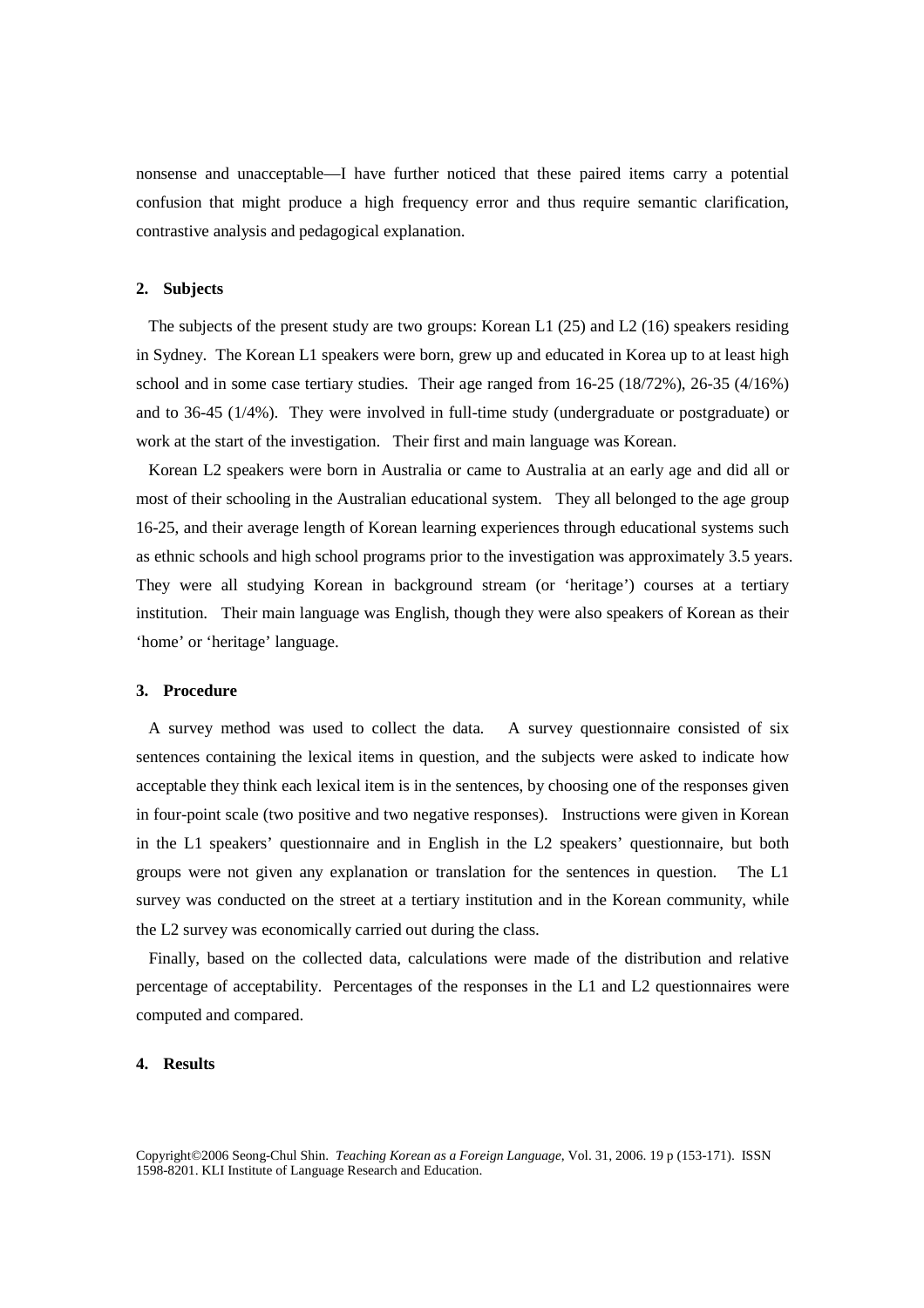The two groups shared the same distribution pattern of percentages in all items except one in overall positive and negative responses. But there are some differences between the two groups in the evaluation of 'extremely or a little awkward' lexical items. L2 speakers seem to evaluate the use of those items less severely than L1 speakers. Below, I will show how the L1 and L2 speakers evaluate the three pairs of lexical items in more detail.

#### **4.1** *Taycwung kyothong swutan* **'means of public transport'**

 The subjects were first asked to judge how acceptable the following two expressions about 'means of public transport' were:

- (1a) Taycwung kyothong swutanul *sseya* twayyo. 'You must *use* means of public transport.'
- (1b) Taycwung kyothong swutanul *iyonghayya* twayyo. 'You must *make good use of* means of public transport.'

 The significant majority of L1 (76%) and L2 (68.7%) speakers gave negative responses to the match of *taychwung kyothong swutan* 'means of public transport' and *ssuta* 'use', and only 24% and 31.3%, respectively, judged it acceptable, as shown in Table 1. Instead, they clearly (96% and 87.5%, respectively) indicated that the phrase matches the verb *iyonghata* 'make (good) use of' as observed in Table 2. When we compare the acceptability of the two groups in relation to the use of *ssuta* 'use' which received significant negative responses, it is interesting to learn that L2 speakers judged the use of *ssuta* slightly less severely than L1 speakers.

| Response |                           | $L1$ spkrs | Total  | $L2$ spkrs | Total |
|----------|---------------------------|------------|--------|------------|-------|
| Negative | Extremely awkward         | (44.0)     | 19     | (43.7)     |       |
|          | A little awkward          | 8(32.0)    | 76.0)  | 4(25.0)    | 68.7  |
| Positive | Acceptable to some extent | 5(20.0)    |        | 5(31.3)    |       |
|          | Totally acceptable        | (4.0)      | (24.0) | Nil        |       |

Table 1: Match with *ssuta* 'use' (N/%)<sup>2</sup>

Table 2: Match with *iyonghata* 'make good use of' (%)

| Response |                           | L1 spkrs | Total | $L2$ spkrs | Total |
|----------|---------------------------|----------|-------|------------|-------|
| Negative | Extremely awkward         | (4.0)    |       | (6.3)      |       |
|          | A little awkward          | Nil      | (4.0  | (6.3)      |       |
| Positive | Acceptable to some extent | 5 (20.0) | 25    | $-31.2.$   |       |

<sup>&</sup>lt;sup>2</sup> Some of 0.05 percentage values were rounded in the Tables.

Copyright©2006 Seong-Chul Shin. *Teaching Korean as a Foreign Language*, Vol. 31, 2006. 19 p (153-171). ISSN 1598-8201. KLI Institute of Language Research and Education.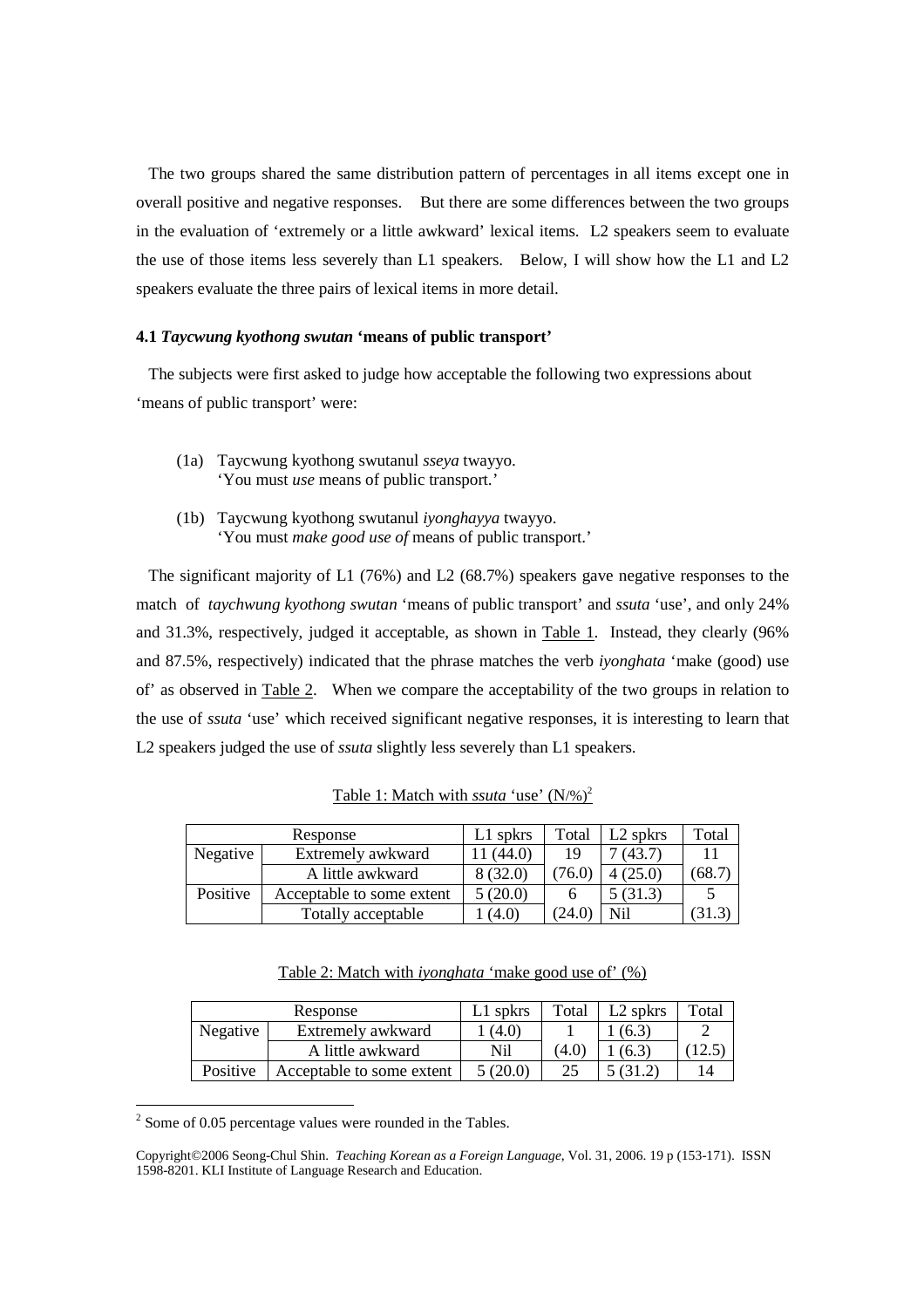#### **4.2** *Kkwum* **'dream'**

 The second pair of sentences that the subjects were asked to evaluate were about *kkwum* 'dream'. The subjects were given the following sentences.

- (2a) Nauy kkwumun cemcem *pyenhaycin* kes kathayo. 'I think that my dream has gradually *undergone a change*.'
- (2b) Nauy kkwumun cemcem *pakkwin* kes kathayo. 'I think that my dream has gradually *changed.*'

 The majority of L1 (84%) and L2 (68.7%) speakers assessed that the match between *kkwum* 'dream' and *pyenhata* 'undergo a change' was extremely or a little awkward, as shown in Table 3. The absolute majority (92% and 87.5%, respectively) of the two groups, instead, gave positive judgments to the match between *kkwum* and *pakkwita* 'change/be changed' as in Table 4. In relation to the use of *pyenhata* in the context, there were as many as 31.3% that judged it acceptable among L2 speakers, so they evaluated the match of *kkwum* and *pyenhata* less severely than L1 speakers.

Table 3: Match with *pyenhata* 'undergo a change' (N/%)

| Response |                           | L1 spkrs  | Total  | L2 spkrs        | Total |
|----------|---------------------------|-----------|--------|-----------------|-------|
| Negative | Extremely awkward         | 9(36.0)   | 21     | 4(25.0)         |       |
|          | A little awkward          | 12 (48.0) | (84.0) | (43.7)          | 68.7  |
| Positive | Acceptable to some extent | 4(16.0)   |        | $\angle (12.5)$ |       |
|          | Totally acceptable        | Nil       | 16.0`  | (18.8)          | 31.3  |

| Table 4: Match with <i>pakkwita</i> 'change/be changed' (N/%) |  |  |  |
|---------------------------------------------------------------|--|--|--|
|---------------------------------------------------------------|--|--|--|

| Response |                           | L1 spkrs | Total  | L2 spkrs  | Total |
|----------|---------------------------|----------|--------|-----------|-------|
| Negative | Extremely awkward         | Nil      |        | (6.3)     |       |
|          | A little awkward          | 2(8.0)   | (8.0)  | (6.3)     | 12.5  |
| Positive | Acceptable to some extent | 9(36.0)  | 23     | 10 (62.5) | 14    |
|          | Totally acceptable        | 4(56.0)  | (92.0) | 4 (25.0)  | 87.5  |

#### **4.3** *Haswukcip* **'boarding house'**

Copyright©2006 Seong-Chul Shin. *Teaching Korean as a Foreign Language*, Vol. 31, 2006. 19 p (153-171). ISSN 1598-8201. KLI Institute of Language Research and Education.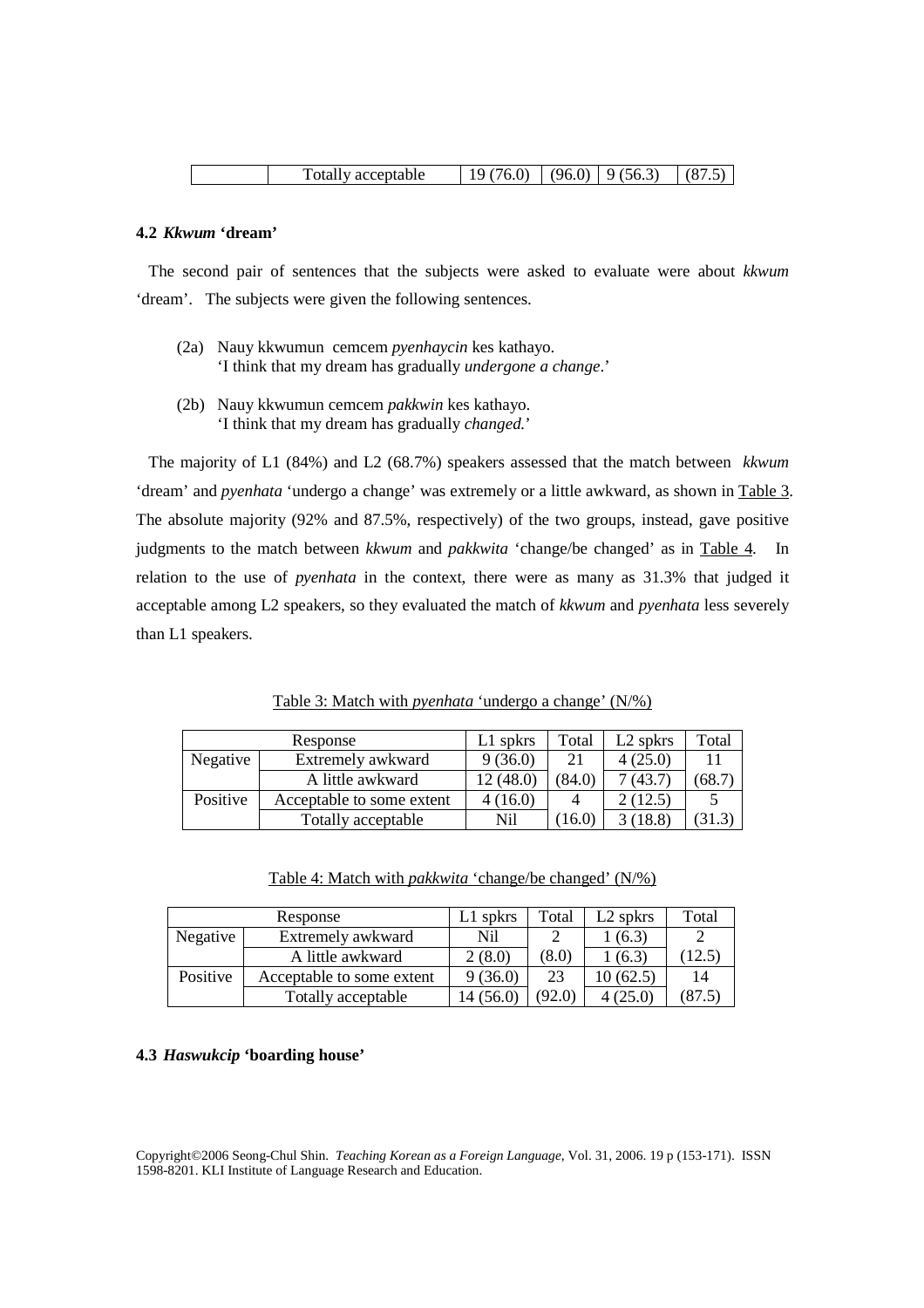The subjects were then asked to evaluate the third pair of lexical items, *ota* 'come' and *tolaota* 'come back', used in the context that refers to a 'boarding house' and a greeting by the lady owner. The sentences in question were as follows:

- (3a) Cenun haswukcipey *ocamaca* haswukcip acwumenihantheyse insalul patayo. 'As soon as I *come* to my boarding house, I am greeted by the lady owner.'
- (3b) Cenun haswukcipey *tolaocamaca* haswukcip acwumenihantheyse insalul patayo. 'As soon as I *return* to my boarding house, I am greeted by the lady owner.'

 Unlike in the other two paired sentences, L1 and L2 speakers gave opposite opinions on the use of *ota* 'come' in the context, as shown in Table 5. The considerable majority of L1 speakers (64%) judged that the match between *haswukcip* 'boarding house' and *ota* was acceptable in that particular context, while the slight majority of L2 speakers (56.2%) assessed it as inappropriate or awkward. Both groups, however, largely agreed to the use of *tolaota* 'come back' as acceptable, as shown in Table 6. Interestingly, the majority of L1 speakers judged the use of both *ota* (64%) and *tolaota* (64%) equally acceptable in the context, while L2 speakers gave a clearly positive judgment (87.5%) to the use of *tolaota* but two closely dividing negative (56.2%) and positive (43.8%) opinions for the use of *ota*.

Table 5: Match with *ota 'come*' (N/%)

|          | Response                  | $L1$ spkrs | Total  | L <sub>2</sub> spkrs | Total  |
|----------|---------------------------|------------|--------|----------------------|--------|
| Negative | Extremely awkward         | 4(16.0)    |        | 2(12.5)              |        |
|          | A little awkward          | 5(20.0)    | (36.0) | 7(43.8)              | (56.2) |
| Positive | Acceptable to some extent | 8(32.0)    | 16     | 6(37.5)              |        |
|          | Totally acceptable        | 8(32.0)    | (64.0) | (6.3)                | (43.8) |

Table 6: Match with *tolaota* 'come back' (N/%)

| Response |                           | L1 spkrs | Total  | L <sub>2</sub> spkrs | Total          |
|----------|---------------------------|----------|--------|----------------------|----------------|
| Negative | Extremely awkward         | 2(8.0)   |        | Nil                  |                |
|          | A little awkward          | (28.0)   | 36.0   | 2(12.5)              | $12.5^{\circ}$ |
| Positive | Acceptable to some extent | 6(24.0)  | 16     | 9(56.2)              | 14             |
|          | Totally acceptable        | 10(40.0) | (64.0) | (31.3)               | (87.5)         |

The above statistical information can be summarized like this: 1) both the L1 and L2 Korean speakers perceived that *taychung kyothong swutan* 'means of public transport' should be used with *iyonghata* 'make (good) use of' rather than *ssuta* 'use', with the L1 group being more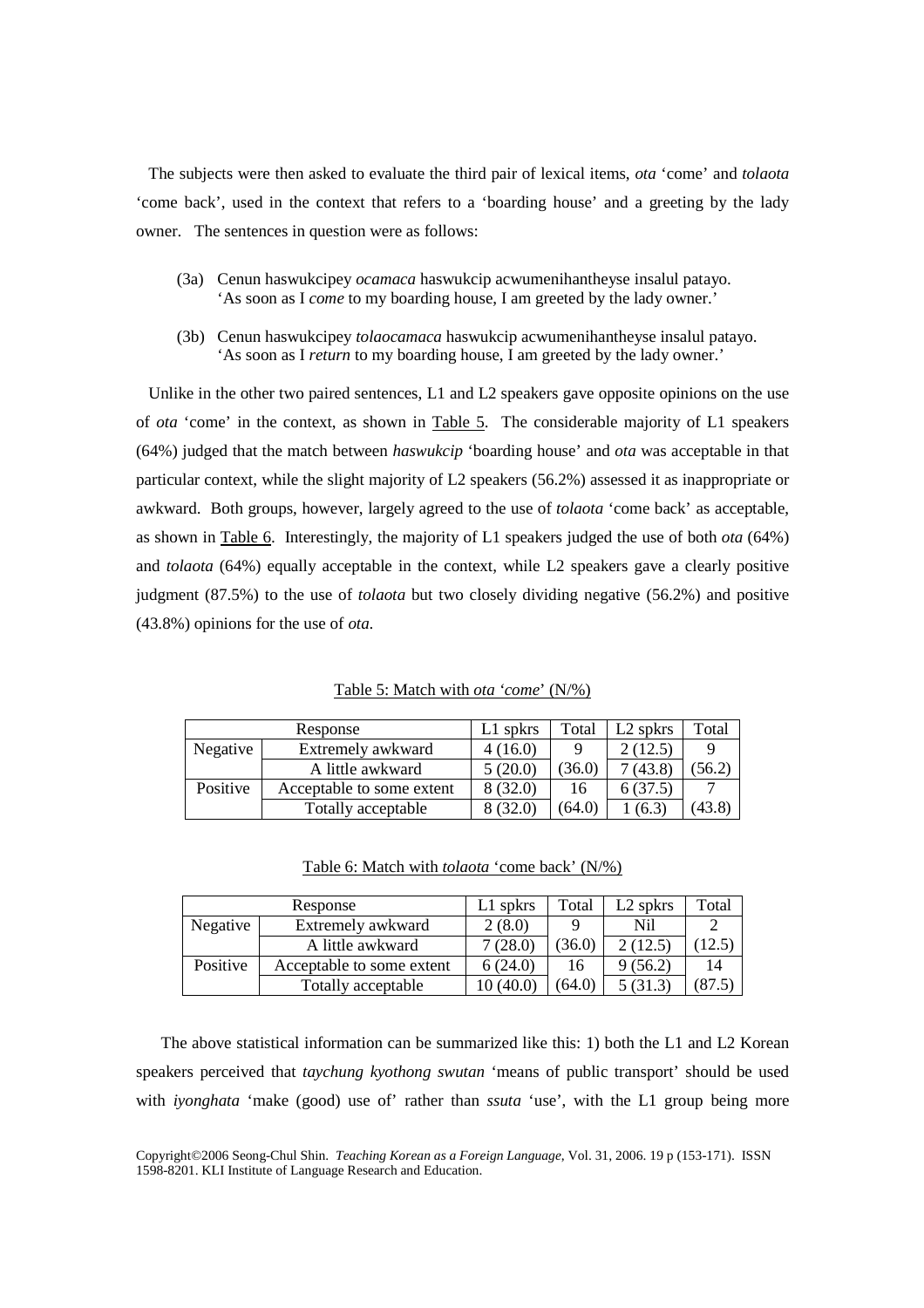decisive and strict in such a judgment; 2) the two groups again agreed that *kkwum* 'dream' works with *pakkwita* 'change/be changed' instead of *pyenhata* 'undergo a change', but the L2 group was also lenient with *pyenhata*; and 3) the L1 group judged that *haswukcip* works well with both *ota* 'come' and *tolaota* 'come back', while the L2 group was not certain about the match with *ota* but perceived that it works much better with *tolaota*.

Overall, the L1 speakers judged much more uniformly than the L2 speakers on the use of the lexical items, and L2 speakers were less decisive and more lenient. This is due mainly to two possible reasons. One is that L1 speakers generally have more concrete knowledge about the usage and referent range of an L1 lexical item than L2 speakers. Quite often L2 speakers misjudge the semantic boundary or struggle themselves to match the conceptual range of an L2 item with that of their L1. Another reason might relate to L1 interference. L2 speakers' judgment on the use of an L2 item could be made on the basis of their knowledge of the use of its equivalent in L1, thus overly or narrowly conceptualized.

#### **5. Discussion and conclusion**

The results have limitations but permit generalizations. The limitations are mainly due to the small number of lexical items chosen and the relatively small number of subjects involved in the survey. Nevertheless, the results indicate some linguistic and pedagogical implications. The statistical findings suggest that both L1 and L2 speakers generally agree to the correct use of a lexical item but disagree to a semantically and contextually ambiguous use of an item. The L1 speakers accepted dual possibility depending on the context, while L2 speakers seem to be less decisive. In general, the results show that L2 speakers evaluate awkward or inappropriate lexical items that received relatively higher negative responses less severely than L1 speakers. In other words, L1 speakers judged lexical errors to be more serious than L2 speakers, and L2 speakers were more lenient than L1 speakers.

Semantically, the findings reinforce the need to provide L2 learners with adequate input about the semantic restrictions of competing lexical items. In the match with *taycwung kyothong swutan* 'means of public transport', the item *ssu.ta* 'use' is normally employed for general purposes, and it not normally used for the means of public transport such as *ki.cha* 'train' and *pe.su* 'bus'. In relation to a vehicle, it is only appropriate for a private vehicle as in *Nay cha.lul ssu.se.yo*! 'Use my car!'. If its usage is overextended to refer to public transport, therefore, it is erroneous or extremely awkward. To refer to public services such as bus and train, *i.yong.ha.ta* 'make (good) use of' is correct and proper (Seo, S-K. et al. 2004). Alternatively, *tha.ta* 'ride' or

Copyright©2006 Seong-Chul Shin. *Teaching Korean as a Foreign Language*, Vol. 31, 2006. 19 p (153-171). ISSN 1598-8201. KLI Institute of Language Research and Education.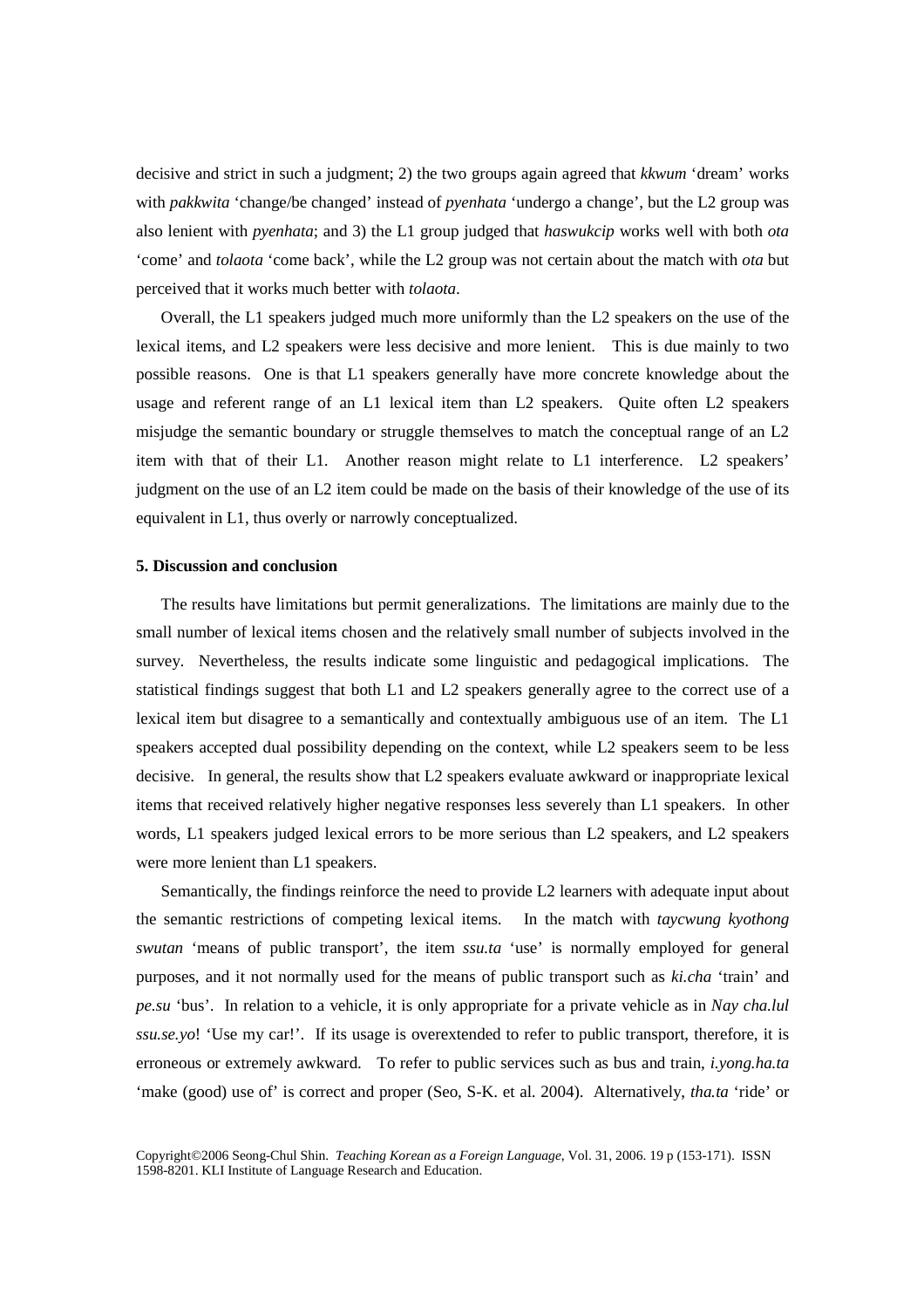*tha.ko.ka.ta* 'ride and go' is more commonly used than *i.yong.ha.ta*, especially in spoken language.

Also, in relation to *kkwum* 'dream', the meaning of *pyen.ha.ta* 'undergo a change' and *pa.kkwi.ta* 'change/be changed' appears to be the same and the two verbs are often interchangeable in everyday use, but they carry different semantic boundaries in that *pyen.ha.ta* is used to describe a certain state or shape, such as taste, colour, one's attitude or mind, becoming different (implying a negative or unfavourable change), while the latter *pa.kkwi.ta* is used to describe not just something which has changed, but, importantly, something which has been replaced or alternated with something else (e.g. *day and night, telephone number, semester* or *conventional thought*) and further something which has been improved or bettered. Thus, when someone says his/her dream has changed, he/she really means that his/her dream has been replaced with something else (i.e. something more suitable), and even if the pair 'dream*pyen.ha.ta*' may be accepted by some Korean L1 speakers, especially in a casual context, it is not considered to be completely appropriate.

The match of *haswukcip* 'boarding house' with *ota* 'come' and *tolaota* 'come back' requires some contextual considerations beyond semantic differences. This is why L1 speakers in the survey gave opinions that both *otada* and *tolaota* were acceptable, depending on the context. The intention of the speaker was to express his/her *return* from place A (i.e. school) to place B (i.e. home) in the particular context, rather than just *coming* to a place to which he/she has no intention of returning. Without such a context it may sound 'OK' with *o.ca.ma.ca* 'as soon as one comes', but an 'act of return' is appropriate in the context where the learner intends to express an act of leaving his boarding house at a certain time, for instance, in the morning and coming back to the place. In another aspect, it might be prompted by the English expression, '*come home*' that is normally used to mean 'to come back home' in parallel English-speaking contexts.

We noted that the judgment by the L1 and L2 speakers of the first two paired items *ssuta* 'use' vs *iyonhata* 'make (good) use of' and *pyenhata* 'undergo a change' vs *pakkwita* 'change/be changed' was less different than that of the third paired items *ota* 'come' vs *tolaota* 'come back'. It was probably because both L1 and L2 speakers generally agreed to the match of two lexical items when they judged it taking into account the semantic or definitional feature of the L2 items but disagreed when they considered other factors such as context as well. In the case of *ota* and *tolaota*, for example, it seems that the L1 speakers were more pragmatic and context-conscious in their judgments, while the L2 speakers were logic-based in that they showed more decisive support for the concept of '*come back'* while giving more negative response to the concept of simply '*come'* than L1 speakers.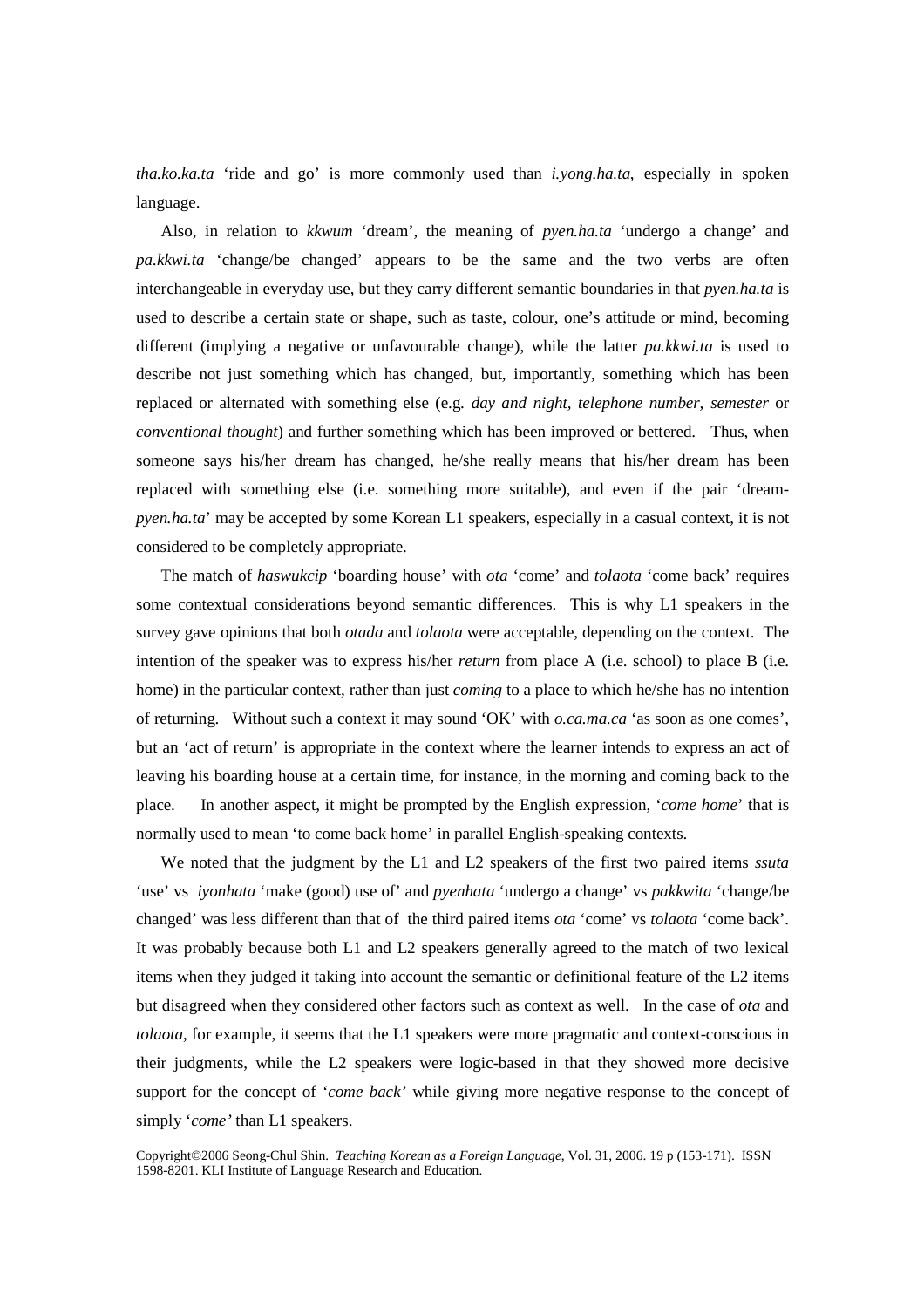Pedagogically, the concepts of 'use', 'change' and 'come' and their associated semantic components, as well as their acceptable (or unacceptable) match with each other require a clear explanation in KFL instruction and materials. In the case of the concept of 'use', for example, English L1 speakers need to be aware that: 1) The match with 'public transport', which is considered in this paper, has such acceptability as:

| $*ssuta$           | *Taychwung kyothongul ssuseyyo.      |
|--------------------|--------------------------------------|
|                    | 'Use public transport.'              |
| ?sayonghata        | ?Taychwung kyothongul sayonghaseyyo. |
|                    | 'Use public transport.'              |
| $\forall$ iyonhata | √Taychwung kyothongul iyonghaseyyo.  |
|                    | 'Make good use of public transport.' |

2) The match with 'private vehicle', however, has some complex acceptability depending on the speaker's intention and the sentence construction such as:

| offer:  | $\sqrt{s}s$ uta    | $\sqrt{N}$ ay cha ssuseyyo.                                                 |
|---------|--------------------|-----------------------------------------------------------------------------|
|         |                    | 'Use my car.'                                                               |
|         |                    | $\sqrt{s}$ ayonghata $\sqrt{s}$ Nay cha sayonghaseyyo.                      |
|         |                    | 'Use my car.'                                                               |
|         | ?iyonhata          | ?Nay cha iyonghaseyyo.                                                      |
|         |                    | 'Make good use of my car.'                                                  |
| means:  | *ssuta             | *Appa chalul sse kulul towassta.                                            |
|         |                    | 'I helped him by using Dad's car.'                                          |
|         |                    | $\sqrt{s}$ ayonghata $\sqrt{\text{App}}$ a chalul sayonghay kulul towassta. |
|         |                    | 'I helped him by using Dad's car.'                                          |
|         | $\forall$ iyonhata | $\sqrt{\text{Appa}}$ chalul <i>iyonghay</i> kulul towassta.                 |
|         |                    | 'I helped him by making good use of Dad's car.'                             |
| reason: | $\sqrt{s}s$ uta    | VEmmaka onul nay chalul ssuki ttaymwuney                                    |
|         |                    | 'Because Mom uses my car today'                                             |
|         |                    | √sayonghata √Emmaka onul nay chalul sayonghaki ttaymwuney                   |
|         |                    | 'Because Mom uses my car today'                                             |
|         | ?iyonhata          | ?Emmaka onul nay chalul <i>iyonghaki</i> ttaymwuney                         |
|         |                    | 'Because Mom makes good use of my car today'                                |

3) Modes of public transport are better or more frequently expressed with the verb *thata* 'ride' or *thako kata* 'ride and go' rather than the concept of 'use' to refer to one's going somewhere and this verb is also used for a private vehicle that is driven by someone else; and 4) there are various other distinctive matches with each of the 'use' verbs—*ssuta*, *sayonghata* and *iyonghata—*in Korean (e.g. *son* 'hand' – *ssuta*: 'use hands'/'take measures'; *akki* 'musical instrument' – *sayonghata*; *chinkwu* 'friend' – *iyonghata* 'take an advantage of friend').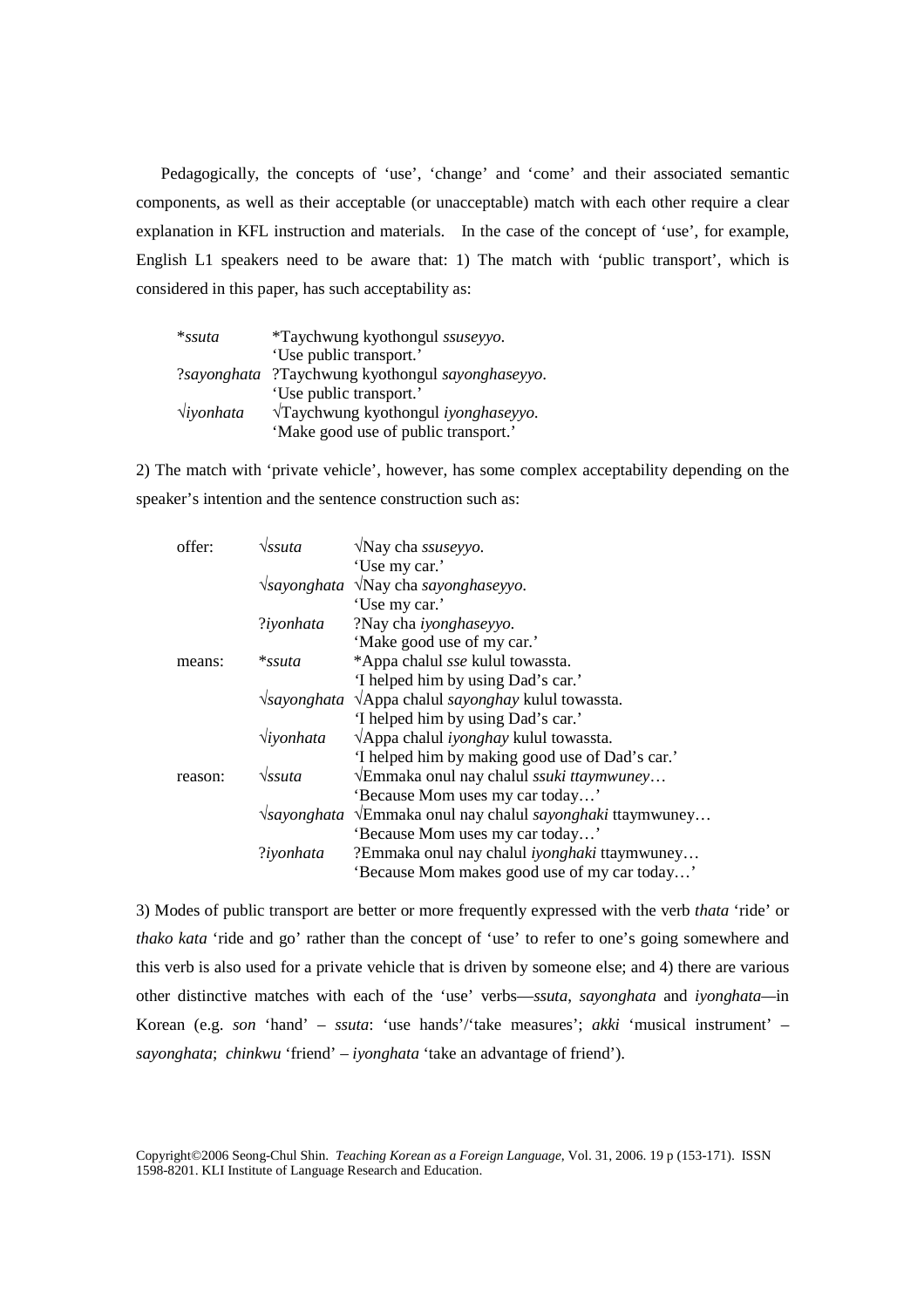Similarly, KFL learners need to be aware of the various expressions of the concept of 'change', their subtle differences and associated matches. In addition to *pyenhata* and *pakkwuta*, there are a number of *pyen* ('change')-verbs such as:

| <i>pyenkyeng-hata(-toyta)</i> | plan, course, etc.                          |
|-------------------------------|---------------------------------------------|
| pyenmo-hata(-toyta)           | physical feature, e.g. shape                |
| pyensim-hata                  | one's mind                                  |
| pyenhyeng-hata(-toyta)        | form, biological feature, e.g. cell         |
| pyenchen-hata(-toyta)         | times, generation, phases                   |
| pyenhwa-hata(-toyta)          | situation, condition, weather, season, etc. |
| pyenhwan-hata(-toyta)         | vehicle gear, personal feelings             |
| pyenhyek-hata.                | discovery, technique, society.              |

 These verbs are often found to be extremely difficult for KFL learners to discern the subtle difference and understand the usage. For that matter, it is not easy for L1 speakers also to give an immediate and clear-cut explanation for some of the words. In the meantime, the verb *pakkwuta/pakkwita* has a distinctive semantic feature of broadly covering the referent range of all or most of the *pyen*-verbs and beyond (i.e. *pyen*-verbs plus the concept of 'exchange', 'revise', 'substitute' and even 'buy '). Essentially the verb *pakkwuta* denotes the concept of 'change for a good purpose/reason' and that makes it distinguished from *pyen*-verbs, which denote all of positive, negative and neutral changes. Where possible, it is important and necessary in KFL instruction to specify the usage of these verbs giving some examples of matching words.

The acceptability, which was used as criteria in the survey, can be influenced by individual judges and contextual factors. Thus, the evaluation of the same erroneous or awkward expression may be quite different "depending on who made it and where, when and how it was made" (Ellis 1994: 67). For instance, Korean L1 experts (e.g. linguists, teachers) and non-Korean L2 speakers might have evaluated the test items in the survey differently. In assessing error gravity, different judges may use different criteria, i.e. some may take the degree of linguistic deviance more seriously, while others may consider the degree of interference with communication more severely. What is important in KFL is the intensive attention paid to those erroneous or problematic items. In KFL contexts, there are a number of paired lexical items that need to be defined more accurately, appropriately and inclusively in terms of their referent range, lexical domains and semantic restrictions. There is also a need to be aware of the different referent range of the Korean and English (or other languages) terms. At the same time, practicing instructors should pay more attention to those competing items, and perhaps utmost attention to erroneous/extremely awkward expressions that interfere with communication.

Copyright©2006 Seong-Chul Shin. *Teaching Korean as a Foreign Language*, Vol. 31, 2006. 19 p (153-171). ISSN 1598-8201. KLI Institute of Language Research and Education.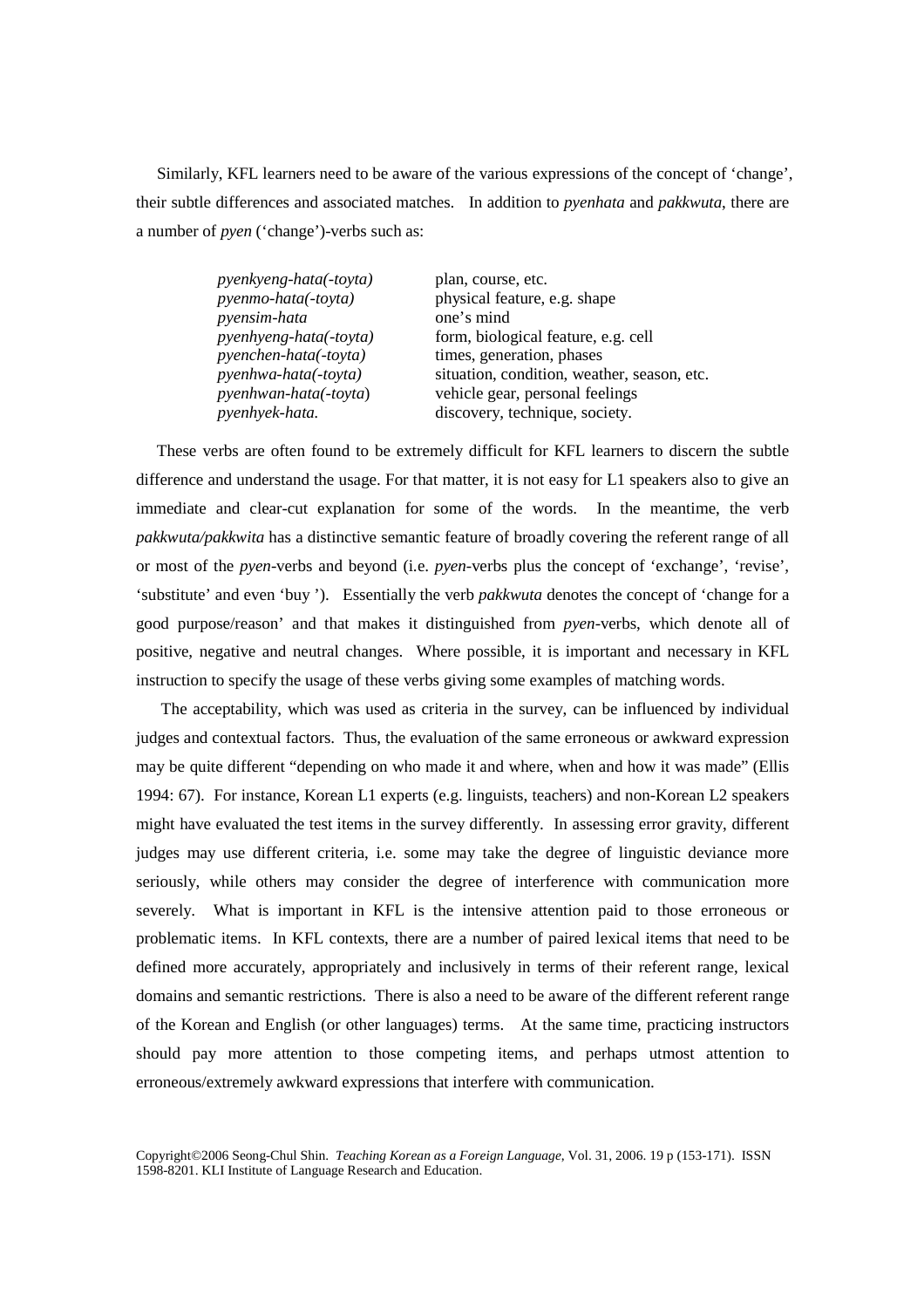#### **Selected references:**

- Corder, S.P. (1975). 'Error analysis, interlanguage and second language acquisition'. *Language Teaching and Linguistics Abstracts* Vol. 8: 201-18.
- Davies, E. (1983). 'Error evaluation: the importance of viewpoint'. *English Language Teaching Journal* 37: 304-11.
- Ellis, R. (1994). The study of second language acquisition. Oxford: Oxford University Press.
- Khalil, A. (1985). 'Communicative error evaluations: native speakers' evaluation and interpretation of written errors of Arab EFL learners'. *TESOL Quarterly* 19: 225- 351.
- Seo, S-K. et al. (2004) 서상규, 백봉자, 강현화, 김홍범, 남보임, 유현경, 정희정, 한송화 (편저) 한국어 학습 사전 - Korean Learner's Dictionary. Seoul: Sinwen Phulaim.